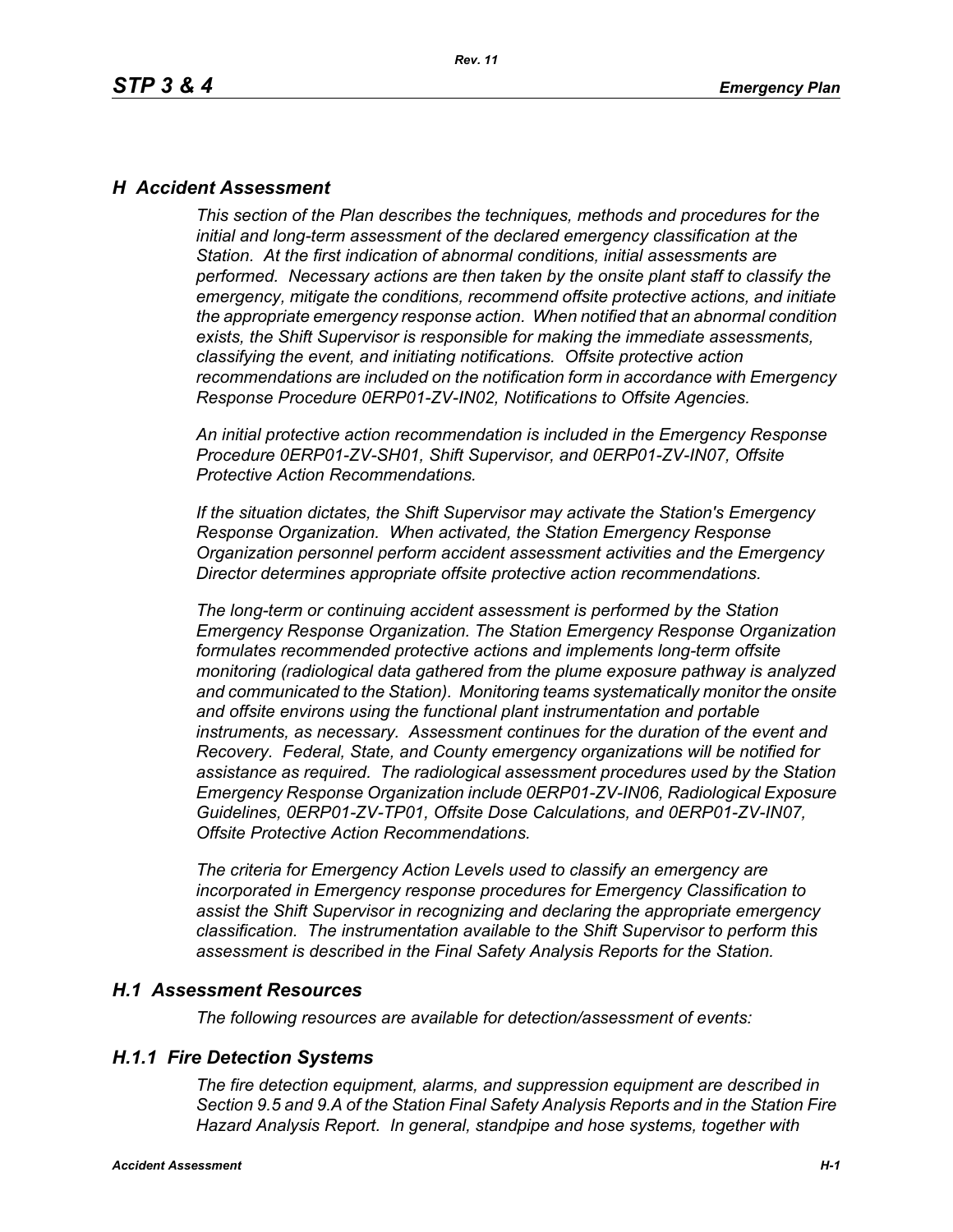*portable extinguishers, are provided in all buildings throughout the Station, except the demineralizer building for Units 1 and 2. Additionally, the following systems are provided in selected areas to enhance the total fire protection and detection program:*

- *Automatic wet pipe sprinkler system*
- *Manual pre-action dry pipe system*
- *Manual pre-action sprinklers*
- *Water spray deluge system*
- *Foam-water sprinklers*
- *Hydrants*
- *Halon system*
- *Carbon Dioxide system*

#### *H.1.2 Seismic Monitoring*

*The seismic monitoring system is described in Section 3.7 of the Station Final Safety Analysis Reports. The seismic instrumentation is a triaxial time history accelererometer unit with programmable alarm, trigger, memory, recording and data retrieval capabilities and computer interface. The appropriate trigger condition will be selected to start data capture for later analysis. Settings for the instrument's pre-event memory and length of time that data is recorded will be selected so that the significant ground motion associated with the earthquake is recorded. The recorded information can be analyzed and displayed using software supplied with the machine. This software will display the measured response spectrum to be compared with the Operating Basis Earthquake (OBE) and Safe Shutdown Earthquake (SSE) response spectrum. The seismic instrumentation locations are identified in the Station's Final Safety Analysis Reports.*

### *H.1.3 Plant Process Instrumentation*

*The plant process instrumentation consists of various pressure, temperature, and level indicators of the Reactor Protection System and the Engineered Safety Feature System.*

*Instruments which provide information to the Plant Operations Staff for monitoring conditions in the reactor, reactor coolant system, and containment, and specific instrumentation designations and ranges are listed in the Unit Technical Specifications. These instruments provide information necessary for the rapid assessment of emergency conditions within the Station.*

*Additionally, the instrumentation provides data in the Control Room, Technical Support Center and the Emergency Operations Facility via the Emergency Response Facilities Data Acquisition and Display System or Plant Information and Control System.*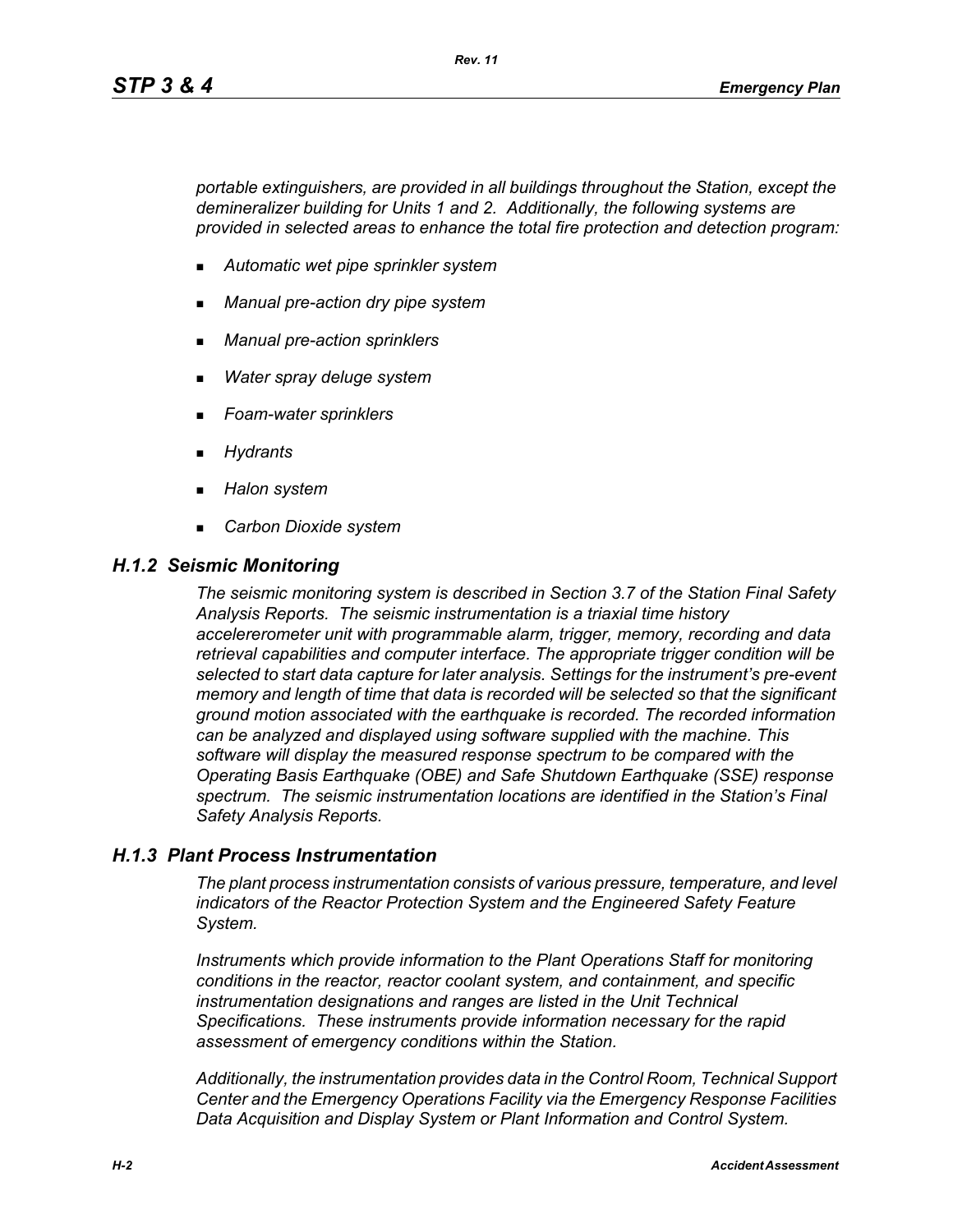### *H.1.4 Liquid Radiation Monitor*

*A liquid radiation monitor is provided for gross failed fuel detection. The monitor obtains a continuous sample from the reactor coolant system and activates an alarm on the Radiation Monitoring System if a predetermined activity level is reached. The monitor is described in Section 11.0 of the Station Final Safety Analysis Reports.*

### *H.1.5 Radiation Monitoring System*

*The Station has a system for monitoring radioactivity throughout the Station. This system is called the Radiation Monitoring System and consists of area and process/effluent radiological monitoring instrumentation. More information on the Radiation Monitoring System can be found in Section J of this Plan and is described in detail in Section 12.3 of the Station Final Safety Analysis Reports.*

#### *H.1.6 Meteorological System*

*The Station has two permanent meteorological towers near site for the analysis of current Station area meteorological data. The primary tower is a 60-meter (196.9 feet) tower, instrumentation, and computerized data output. The primary tower instrumentation includes sensors to measure wind direction, wind speed, air temperature, dew point, solar radiation, precipitation, and calculated differential temperatures between elevations. Data from the primary tower is relayed to the Station. This data is displayed by the Integrated Computer System (ICS/ERFDADS/PICS) and the Control Room meteorological instruments Table H-1 provides details on instrumentation and elevations of primary meteorological instrumentation.*

*The backup system consists of a 10-meter (32.8 feet) tower with similar but fewer instruments to measure air temperature, wind speed, and wind direction.*

*Data from either tower can be fed by independent digital processors to the Control Rooms, Technical Support Centers, Emergency Operations Facility, the Nuclear Regulatory Commission and State and County offices through direct dial modem communications.* 

*Weather forecasts are available from the National Weather Service by telephone. The Station has the option of using contracted commercial weather service or the National Weather Service.*

### *H.1.7 Plant Liquid Systems*

*Analyses of plant liquid systems may be performed to help ascertain the nature of problems detected by other instrumentation (prior to an emergency). The samples will be collected and analyzed in accordance with Station Chemistry and Radiochemistry procedures.*

### *H.1.8 Gaseous Effluent Radiation Monitoring System*

*The Gaseous Effluent Radiation Monitoring System is based on the Radiation Monitoring System multiple channel analysis. Each channel consists of a sampling*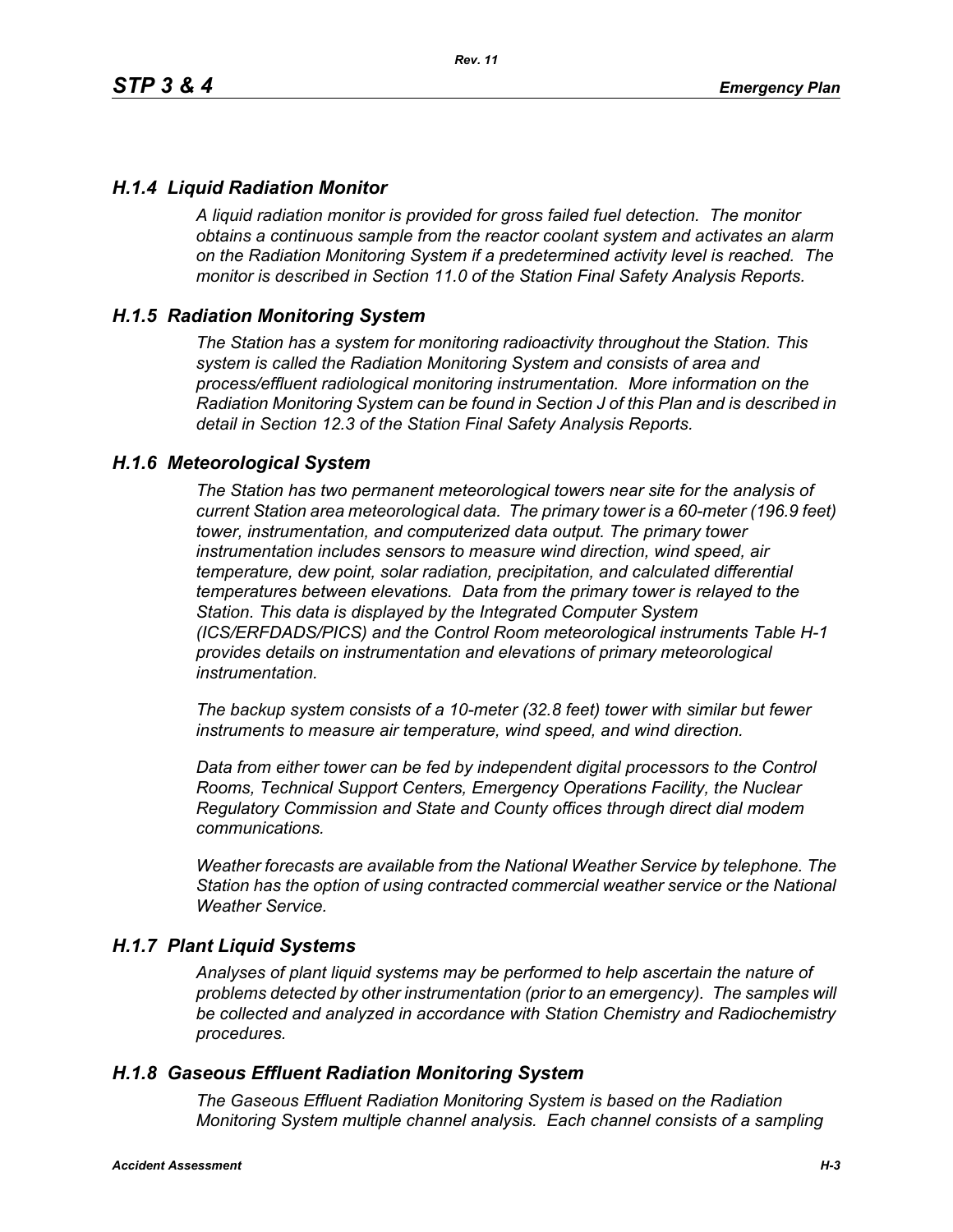*mechanism, one, two, or three chambers for particulate, iodine, and/or noble gas collection and detection, associated with auxiliary equipment and a local microprocessor. The system is capable of monitoring particulate activity and iodine and noble gas concentrations, in accident and normal ranges. Location of detectors for the process/effluent Radiation Monitoring System is provided in table form in Section 11.5 of the Station Final Safety Analysis Reports.* 

### *H.2 Objectives of Onsite and Offsite Monitoring*

*The primary objective of the Onsite and Offsite Emergency Response Teams is to rapidly survey areas in order to determine the extent and distribution of radioactive material following an incident. The initial onsite and offsite surveys are important in the decision process since the extent and type(s) of protective actions will be based upon data reported by the survey teams.*

*Data provided to the Radiological Director from the field monitoring teams shall be compared to information supplied to the dose projection and assessment area by any Department of State Health Services teams that may be dispatched into the area. Data collected before Texas Department of Health teams are in the field shall be provided to the Department of State Health Services by the Radiological Director as soon as possible.*

*The task of each Offsite Field Team is to collect air samples and survey data so as to transmit information and results to the appropriate response center (i.e., the Control Room, Technical Support Center, and Emergency Operations Facility). 0ERP01-ZV-TP02, Offsite Field Teams provide process and procedural requirements for Offsite Field Teams. Information obtained by the Offsite Field Team is transmitted to the Offsite Field Team Supervisor as appropriate to the phase of the response, via radio contact. After the initial urgency of the post-accident situation has relaxed, subsequent surveys will be performed to obtain more information.*

*The systems and equipment described in this section and the personnel resources described in Section B and C of this Plan allow for continuous monitoring and assessment of abnormal radiological conditions.*

*Within minutes of the declaration of an emergency, monitoring of the plant systems is established to assess potential releases or the extent of an actual release and to provide guidance for appropriate protective measures. This includes the capability to deploy an Offsite Field Team. Offsite Field Teams may be deployed after declaration of an Alert or higher emergency classification with an effluent monitor indication of a higher than normal release of radioactive materials or an unmonitored release. Field monitoring data and samples shall be collected and analyzed per normal Station Radiation Protection procedures and Radiological Environmental Monitoring procedures. Data from Federal, State, and County organizations are coordinated with the Station through their representatives at the Station Emergency Operations Facility with the Radiological Director.*

*The principal early concerns are thyroid dose commitment, due to inhalation of radioactive iodines, and exposure from immersion in a cloud of radioactive noble*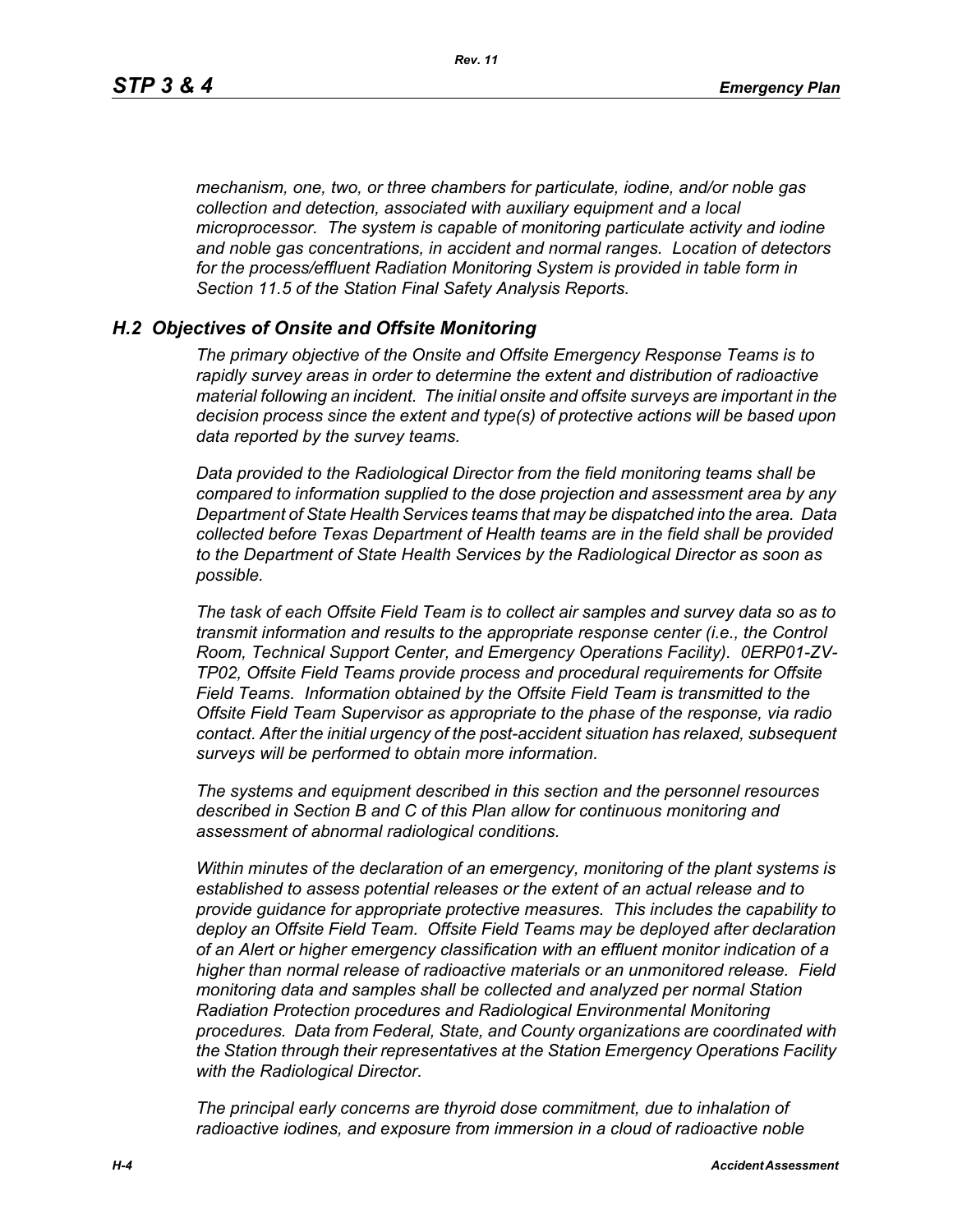*gases. Criteria for taking protective actions such as evacuation are expressed in terms of these two variables. Following this, efforts will normally be directed toward the evaluation of possible long-term exposures from ground deposition and various food chain pathways. Monitoring will continue throughout the duration of the emergency classification to allow for offsite protective action recommendation escalation, recovery or termination (with concurrence of County, State, and NRC organizations) as dictated by environmental sampling results.*

*Offsite Field Teams may be deployed to take dose rate readings and iodine concentrations in accordance with 0ERP01-ZV-TP02, Offsite Field Team. The Radiological Director will provide direct input to the Emergency Director concerning the need to make protective action recommendations to offsite agencies.* 

*Environmental radiological impact analysis is available using computerized dose assessment models or equivalent. This is more adequately detailed in Emergency Response Procedure 0ERP01-ZV-TP01, Offsite Dose Calculations.*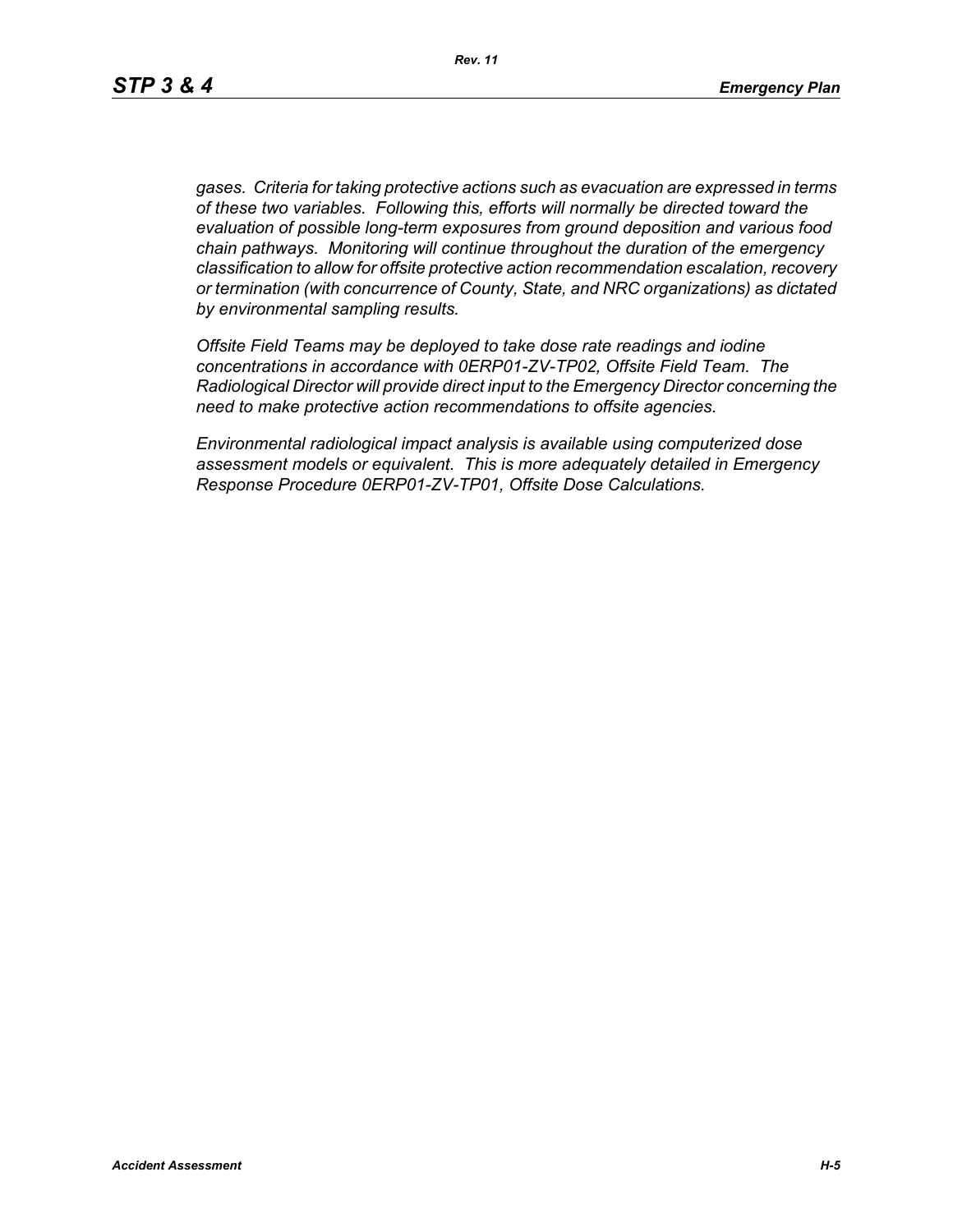# *Table H-1 Assessment Instrumentation Page 1 of 4*

*Typical Onsite Assessment Equipment and Facilities*

|    | <u>INSTRUMENT SYSTEM</u>         | <b>DESCRIPTION &amp; LOCATION</b>                                                                                                                                                        | <b>FUNCTIONAL APPLICABILITY</b>                                                                             |
|----|----------------------------------|------------------------------------------------------------------------------------------------------------------------------------------------------------------------------------------|-------------------------------------------------------------------------------------------------------------|
| 1. | <b>Meteorological Monitors</b>   |                                                                                                                                                                                          |                                                                                                             |
|    | <b>Meteorological Wind Speed</b> | Wind speed indicators located<br>on primary (60m) and backup<br>(10m) towers on northeastern<br>portion of the site                                                                      | Measures wind speed at 10m<br>and 60m above ground level                                                    |
|    | <b>Wind Direction</b>            | Wind direction indicators located<br>on primary (60m) and backup<br>(10m) towers on northeastern<br>portion of the site                                                                  | Measures wind direction at 10m<br>and 60m above ground level                                                |
|    | Temperature Differential         | Temperature sensors located on<br>primary (60m) tower and backup<br>(10m) towers on northeastern<br>portion of the site                                                                  | Measures temperature at 10m<br>and 60m above ground level for<br>computation of differential<br>temperature |
|    | Precipitation                    | Heated gage near ground level<br>at the primary tower                                                                                                                                    | Provides measurement of<br>precipitation levels                                                             |
|    | Dewpoint                         | Sensed via a dewpoint probe<br>dewpoint membrane (vapor<br>window), dewpoint cell and a<br>temperature probe sensor<br>located at 3 meters on the<br><b>Primary Meteorological Tower</b> | Provides atmospheric dewpoint<br>measurement for the site<br>environs                                       |
|    | Computer                         | Data acquisition computers at<br>primary and back up towers tied<br>to ICS/ERFDADS/PICS                                                                                                  | Provides data link for<br>meteorological information                                                        |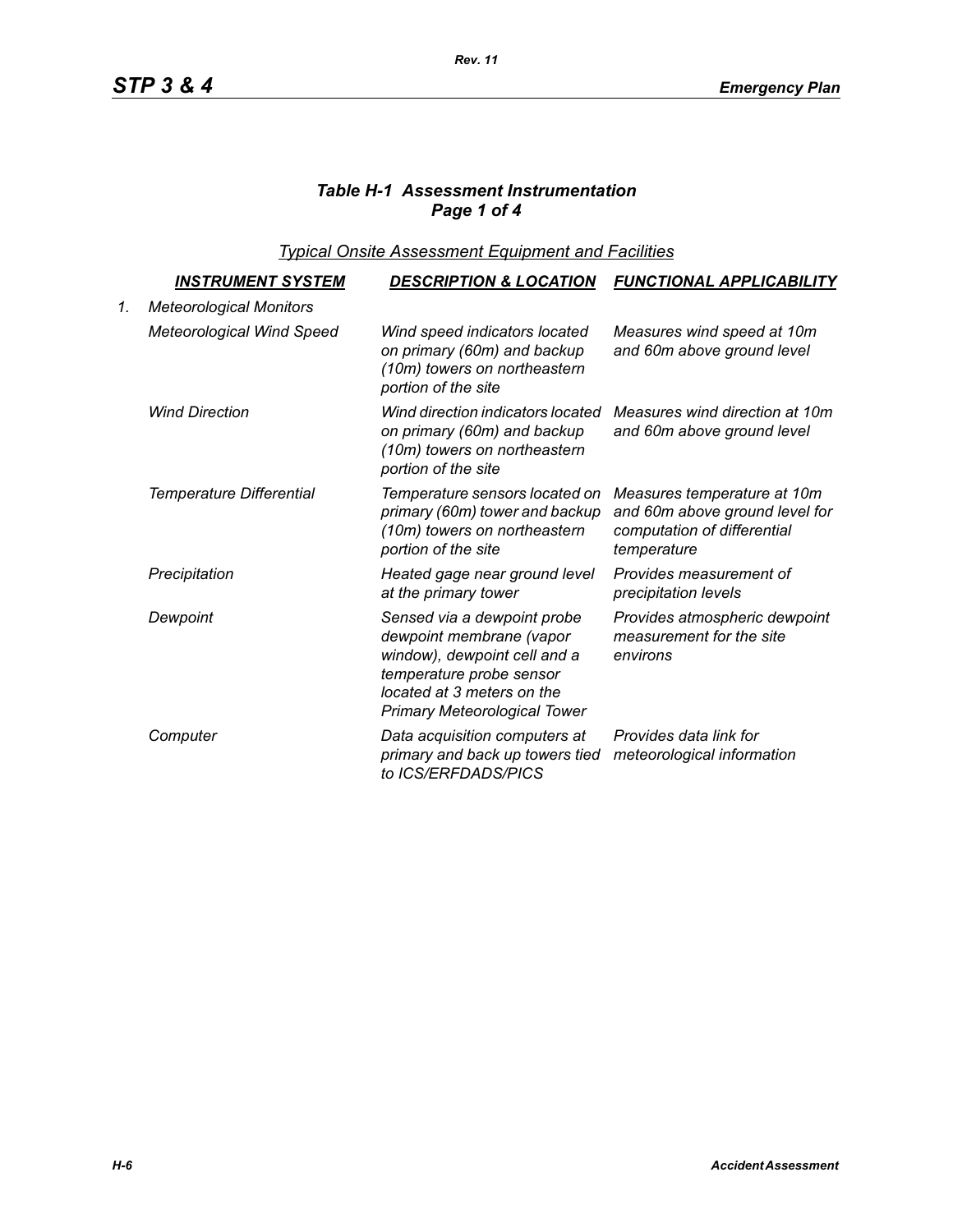# *Table H-1 Assessment Instrumentation Page 2 of 4*

*Typical Onsite Assessment Equipment and Facilities*

|                | INSTRUMENT SYSTEM                                      | <b>DESCRIPTION &amp; LOCATION</b>                                                                                                                    | <b>FUNCTIONAL APPLICABILITY</b>                                                |  |  |
|----------------|--------------------------------------------------------|------------------------------------------------------------------------------------------------------------------------------------------------------|--------------------------------------------------------------------------------|--|--|
| 2 <sub>1</sub> | Seismic Monitor                                        | A triaxial accelerometer unit with<br>programmable alarm, trigger,<br>memory, recording and data<br>retrieval capabilities and<br>computer interface | Record ground and peak<br>orthogonal accelerations with<br>respect to time     |  |  |
| 3.             | <b>Radiation Monitoring System</b>                     |                                                                                                                                                      |                                                                                |  |  |
|                | A. Area Radiation Monitoring System                    |                                                                                                                                                      |                                                                                |  |  |
|                | <b>B. Process/Effluent Radiation Monitoring System</b> |                                                                                                                                                      |                                                                                |  |  |
| 4.             | <b>Fire Protection System</b>                          |                                                                                                                                                      |                                                                                |  |  |
|                | A. Spot Thermal Detector                               |                                                                                                                                                      | Detect fixed temperature or rate<br>of temperature rise; activates an<br>alarm |  |  |
|                | <b>B.Ionization Detector</b>                           |                                                                                                                                                      | Detect nonvisible smoke and<br>combustible gases; activates                    |  |  |
|                | C. Ultraviolet Flame Detector                          |                                                                                                                                                      | Detect flame or spark; activates<br>an alarm                                   |  |  |
|                | D. Photoelectric Detector                              |                                                                                                                                                      | Detect visible smoke; activates<br>an alarm                                    |  |  |

*Rev. 11*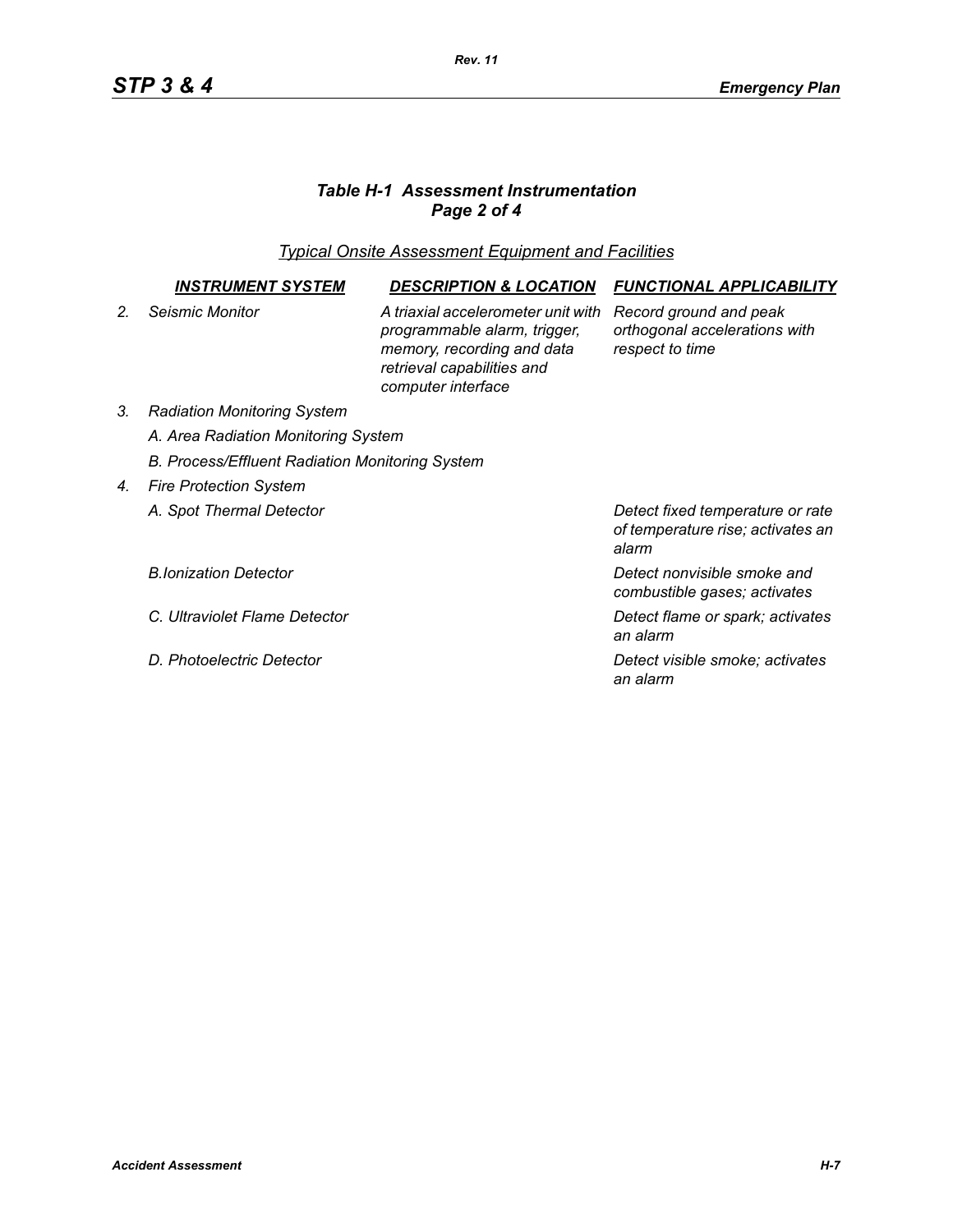# *Table H-1 Assessment Instrumentation Page 3 of 4*

## *Typical Onsite Assessment Equipment and Facilities*

| <b>INSTRUMENT SYSTEM</b>                                                             | <b>DESCRIPTION &amp; LOCATION</b>                                       | <b>FUNCTIONAL APPLICABILITY</b>                                                                                                                                                            |
|--------------------------------------------------------------------------------------|-------------------------------------------------------------------------|--------------------------------------------------------------------------------------------------------------------------------------------------------------------------------------------|
| E. Line Type Thermal Detector                                                        |                                                                         | Sufficient heat from source<br>activates an alarm                                                                                                                                          |
| F. Fire Protection System<br>Display Unit 1 and 2 Main<br><b>Control Room</b>        |                                                                         | A Cathode Ray Tube linked to<br>the unit computers provides for<br>appraisal of Fire Protection<br>System incoming alarms and<br>system actuation's in each<br><b>Control Room</b>         |
| <b>G. Fire Protection System</b><br>Display Unit 3 and 4 Main<br><b>Control Room</b> |                                                                         | A video display Unit linked to the<br>unit computer system provides<br>for appraisal of Fire Protection<br>System incoming alarms and<br>system actuation's in each<br><b>Control Room</b> |
| <b>Facilities</b>                                                                    |                                                                         |                                                                                                                                                                                            |
| A. Radiological Laboratory<br><b>Equipment and Detectors</b>                         | Chemical analysis count room of Equipped for radiological/<br>each unit | chemical analysis                                                                                                                                                                          |
| <b>B. Environmental Surveillance</b><br>Program                                      | Thermoluminescent dosimeter<br>monitoring stations                      | Measures radiation dose                                                                                                                                                                    |
|                                                                                      | Fixed air sampling stations<br>outside security fence                   | Sample particulate and<br>radioidines                                                                                                                                                      |

*5. Facilities*